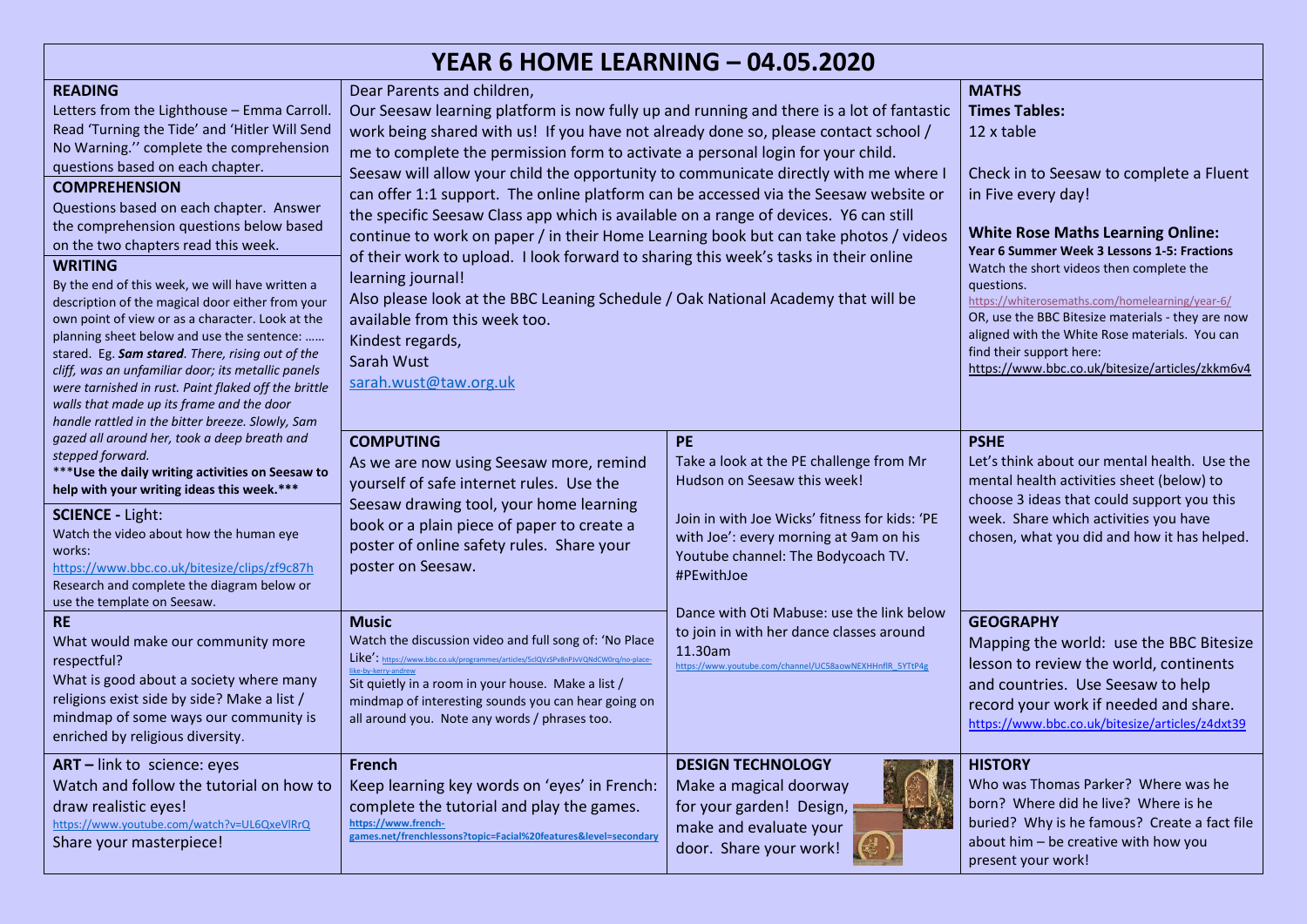| <b>OTHER USEFUL LINKS</b>                                      |                                              | Answer the following questions on Letters from the Lighthouse.                                                                              |  |
|----------------------------------------------------------------|----------------------------------------------|---------------------------------------------------------------------------------------------------------------------------------------------|--|
| Here are some websites that might be useful:                   |                                              |                                                                                                                                             |  |
|                                                                |                                              | <b>Turning the Tide</b>                                                                                                                     |  |
| https://whiterosemaths.com/resources/                          |                                              | 1. Define 'fleeing'.                                                                                                                        |  |
| https://pages.sumdog.com/<br>https://ttrockstars.com           |                                              |                                                                                                                                             |  |
| https://mathszone.co.uk/                                       |                                              | 2. Find and copy a phrase which shows Queenie was surprised by the letter.<br>3. Why do you think the quicksand was compared to 'porridge'? |  |
| https://www.mathplayground.com/                                |                                              |                                                                                                                                             |  |
| https://www.topmarks.co.uk/                                    |                                              | 4. Predict what could be in the suitcase.                                                                                                   |  |
| https://www.twinkl.co.uk                                       |                                              |                                                                                                                                             |  |
| https://www.bbc.co.uk/bitesize/primary                         |                                              | 5. Explain what Ephraim and Queenie's plan was.                                                                                             |  |
| https://www.oxfordowl.co.uk                                    |                                              | 6. Why was Mrs Saunders disappointed?                                                                                                       |  |
| https://masterthecurriculum.co.uk/                             |                                              |                                                                                                                                             |  |
| http://www.first4maths.co.uk/product-category/free-resources/  |                                              | 7. Where was Queenie?                                                                                                                       |  |
| https://www.teachprimary.com/download/pie-corbett              |                                              | 8. Why did the lighthouse look unrecognisable?                                                                                              |  |
| https://www.ictgames.com/<br>https://www.mathsisfun.com/games/ |                                              | 9. Why was Olive worried about where Cliff was on the beach?                                                                                |  |
|                                                                |                                              |                                                                                                                                             |  |
| These websites can support mental health:                      |                                              |                                                                                                                                             |  |
| https://www.dragonflyimpact.com/mentalhealth                   |                                              | <b>Hitler Wil Send No Warning</b>                                                                                                           |  |
| https://youngminds.org.uk/                                     |                                              |                                                                                                                                             |  |
| https://www.nspcc.org.uk/                                      |                                              | 1. Find and copy a word that means the same as 'looking through something'.                                                                 |  |
| https://www.mind.org.uk/                                       |                                              | 2. Why do you think Olive was crying on the beach?                                                                                          |  |
|                                                                | https://www.nhs.uk/oneyou/every-mind-matters |                                                                                                                                             |  |
|                                                                |                                              | 3. Why do you think Olive felt uncomfortable looking at the wreckage?                                                                       |  |
| Year 6 Spellings (back by popular demand $\odot$ )             |                                              | 4. Predict what Olive will say at the start of the next chapter.                                                                            |  |
| Spellings which have an 'ence' ending.                         |                                              |                                                                                                                                             |  |
| 1. adherence                                                   | 6. innocence                                 | 5. Explain whether you agree with Mrs Wilcox spitting on the pilot.                                                                         |  |
|                                                                |                                              | 6. Find and copy three items that were in the suitcase.                                                                                     |  |
| 2. preference                                                  | 7. reference                                 | 7. What country did this suitcase come from?                                                                                                |  |
| 3. adolescence                                                 | 8. evidence                                  | 8. Where had Ephraim gone?                                                                                                                  |  |
| 4. inference                                                   | 9. intelligence                              | 9. What was wrong with the German plane?                                                                                                    |  |
| 5. confidence                                                  | 10. incidence                                | 10. What was described as like a 'sleeping dog'?                                                                                            |  |
|                                                                |                                              |                                                                                                                                             |  |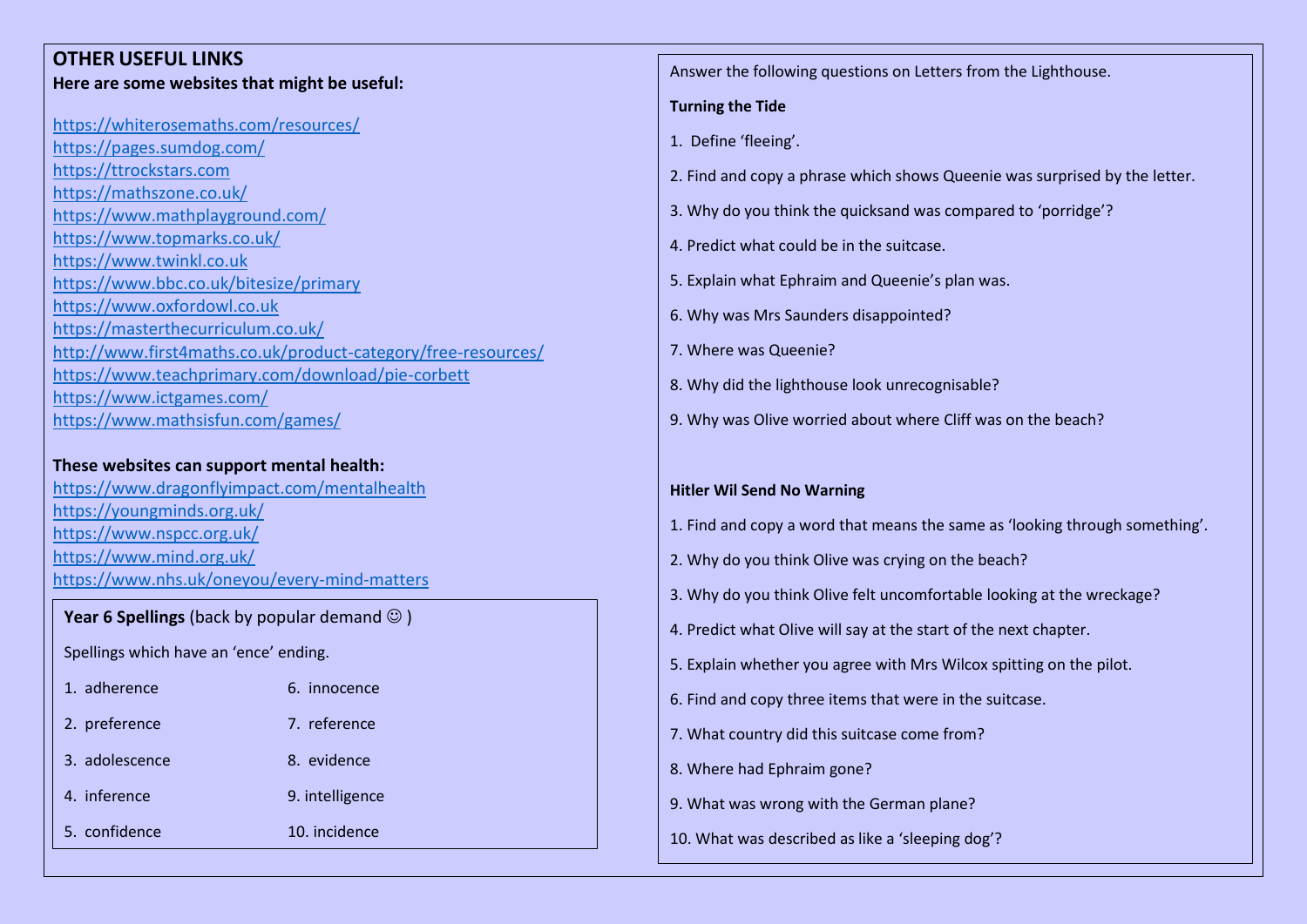## English: Science: Science: Science: Science: Science: Science: Science: Science: Science: Science: Science: Science: Science: Science: Science: Science: Science: Science: Science: Science: Science: Science: Science: Scienc

Samantha stared. There, rising out of the cliff, was an unfamiliar door; its metallic panels were tarnished in rust. Paint flaked off the brittle walls that made up its frame and the door handle rattled in the bitter breeze. Slowly, Samantha gazed all around her, took a deep breath and stepped forward.

Here are the tools I used:

| • Show the setting through the<br>eyes of the main character<br>(MC)                                                                            | Samantha stared.                                                                                                     |
|-------------------------------------------------------------------------------------------------------------------------------------------------|----------------------------------------------------------------------------------------------------------------------|
| Describe the door/portal. (You<br>may like to use two sentences<br>that are closely linked in<br>meaning and connect them<br>with a semicolon.) | There, rising out of the cliff,<br>was an unfamiliar door; its<br>metallic panels were tarnished in<br>rust.         |
| Add some more detail.                                                                                                                           | Paint flaked off the brittle walls<br>that made up its frame and the<br>door handle rattled in the bitter<br>breeze. |
| Include an adverb to hint at<br>how the MC feels. Remember,<br>you can move the position<br>within the sentence.                                | Slowly,                                                                                                              |
| • Use the pattern of three to<br>advance the action and inject a<br>sense of pace into your writing.                                            | Samantha gazed all around her,<br>took a deep breath and stepped<br>forward.                                         |



What job do each of the following parts do?

| cornea      |  |
|-------------|--|
| iris        |  |
| pupil       |  |
| lens        |  |
| retina      |  |
| optic nerve |  |